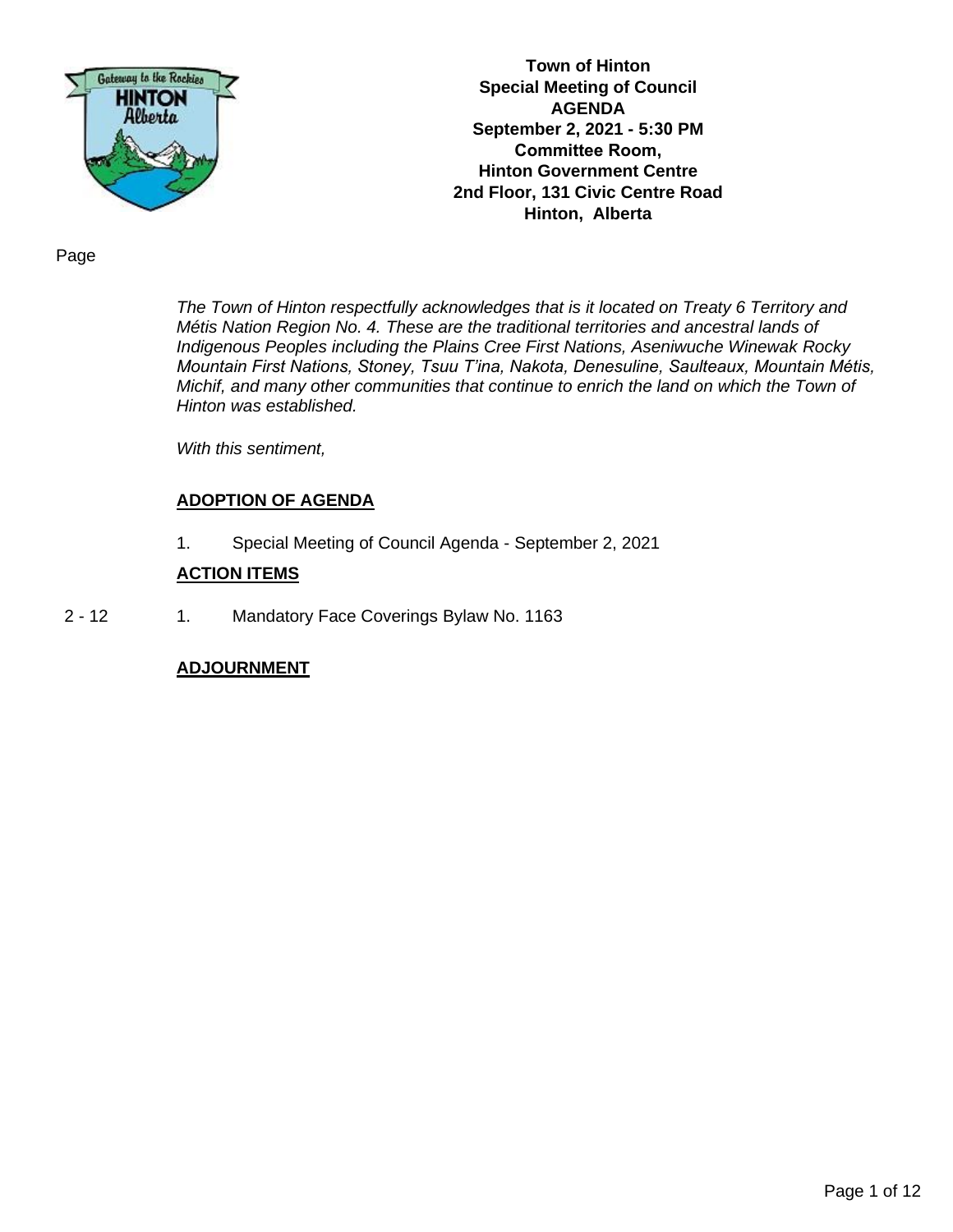

# **TOWN OF HINTON Administrative Report**

## ☐ **DIRECTION REQUEST** ☒ **REQUEST FOR DECISION** ☐ **INFORMATION ITEM**

**DATE**: Special Meeting of Council, September 2, 2021

**PRESENTED BY:** Laura Howarth, Acting Chief Administrative Officer

**RE**: **MANDATORY FACE COVERINGS BYLAW NO. 1163**

#### **Recommended Action**

*That Council direct Administration to implement Option \_\_\_\_ as presented. (see optional motions below, 3 Readings for passing of the Bylaw)* 

## **Background**

On November 20, 2020, Council adopted Bylaw 1151 – Temporary Mandatory Face Coverings, in response to the Provincial requirements for masking in public during the COVID-19 response. Bylaw 1151 was repealed by Council with Bylaw 1154 on April 8, 2021.

On August 31, 2021, Standing Committee directed Administration:

*"to bring forward a request for decision on implementing a requirement for masks in all Townowned buildings and spaces where Town programs and services are provided or delivered as well as a Draft Bylaw requiring Mandatory Face Coverings in the Town of Hinton".* 

#### **Analysis**

As the Provincial COVID-19 cases are trending up, including those in the immediate Hinton area, and with empirical evidence that evaluates the data surrounding COVID-19 indicating a fourth wave, Council has requested that this matter be brought forward for discussion/decision.

In the absence of a Provincial directive regarding COVID-19, several Municipalities are acting proactively by establishing procedures, protocols, and Bylaws to minimize the impacts of a now fourth wave on their communities, local economy, and health care providers.

In an effort to maximize public safety, and that of Town Staff (particularly those in areas of essential service provision), Council may consider implementing either a Mandatory Face Covering Bylaw, or direct that all Town-owned buildings & spaces where the Town programs and services are provided, be operated under a masking protocol.

Either option comes with an anticipated mix of support from individuals, families, businesses, industry, and others in the community.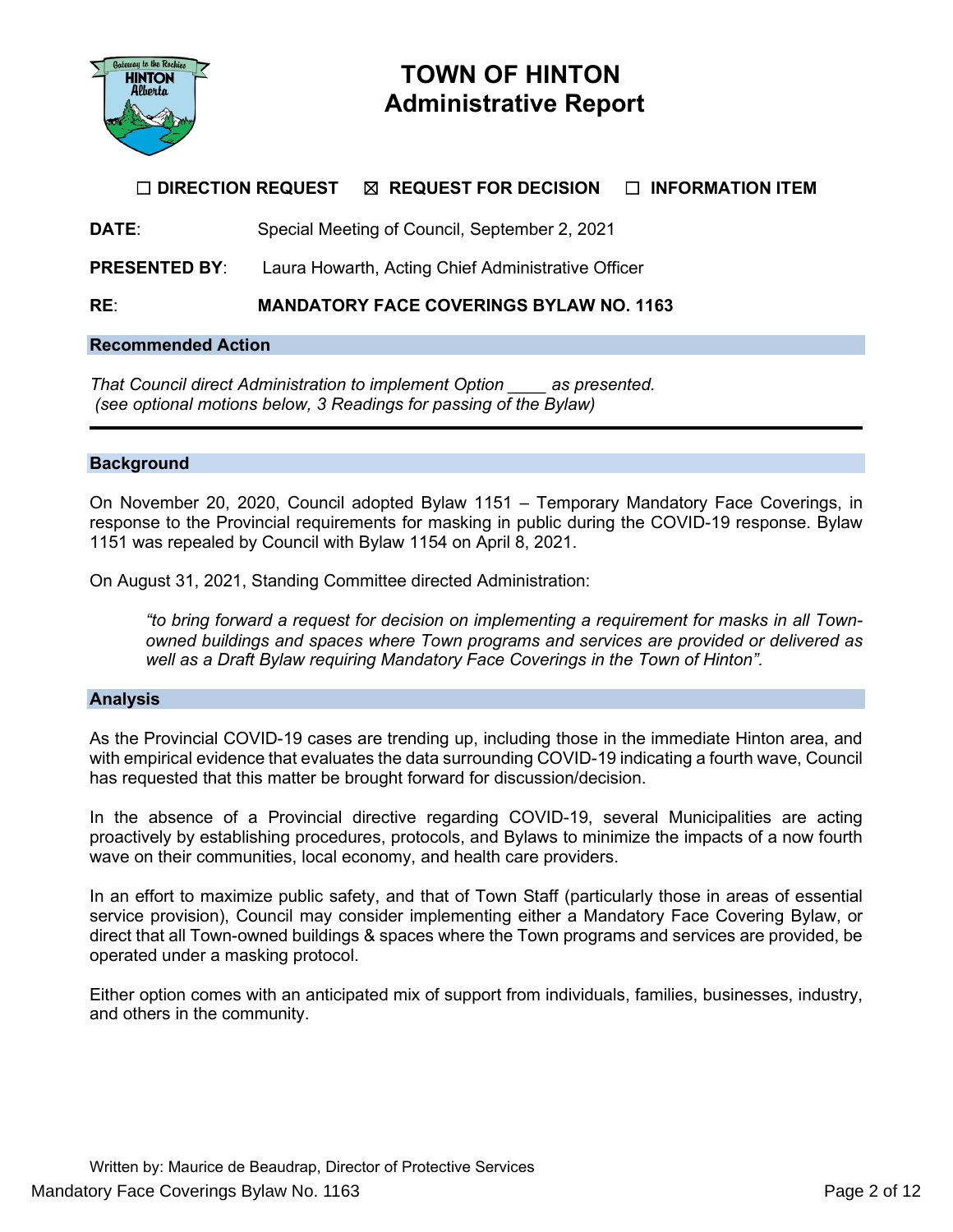## **Option A – Community Wide Mandatory Face Coverings Bylaw:**

Should Council decide to implement a community wide requirement for a face coverings, draft Bylaw 1163 could receive all three readings at the September 2, 2021, Special Meeting.

#### **Option B – Administrative Facilities Mandate for Masking:**

To minimize potential program and service interruption and maximize the safety of staff and customers, Town Administration took a slow and cautious approach to removing Safe Work Practices after the Provincial restrictions were lifted in early summer 2021. Staff at Town facilities have continued to use established Safe Work Practices which were last reviewed and adjusted in August 2021. Requiring the public to wear face coverings in Town-owned and operated facilities would require the Town to extend very similar requirements to the public (for example masking, hand washing/sanitizing, physical distancing). The Town would continue to provide masks and hand sanitizer to the public as they enter buildings as there is no Provincial or Municipal requirement for them to wear face coverings in other public areas.

| <b>Financial Implications</b>      |                                                                                                                                                                                                                                                                                    |  |  |
|------------------------------------|------------------------------------------------------------------------------------------------------------------------------------------------------------------------------------------------------------------------------------------------------------------------------------|--|--|
| <b>Items</b>                       | <b>Comments</b>                                                                                                                                                                                                                                                                    |  |  |
| <b>Operating Cost/Implications</b> | Option A & B - Provision of COVID-19 protection supplies<br>available at town operated facilities for both public and<br>staff. May be some revenue loss due to program<br>participants not wanting to follow masking requirements<br>and therefore, not registering for programs. |  |  |
| <b>Capital Cost</b>                | No capital costs for either option.                                                                                                                                                                                                                                                |  |  |
| <b>Budget Available</b>            | Funded within the current 2021 Operating Budget                                                                                                                                                                                                                                    |  |  |
| Source of Funds                    | Funded within the current 2021 Operating Budget                                                                                                                                                                                                                                    |  |  |
| <b>Unbudgeted Costs</b>            | Expenses will be funded from individual department<br>operating budgets. Any costs anticipated beyond 2021<br>will be identified by Administration during the 2022-2024<br>budget process.                                                                                         |  |  |

#### **Implications of Decision**

#### **Level of Service Implications**

Option A: Minimal Town service level impacts. This option can be implemented immediately to maximize the health and safety of the overall community.

Option B: Minimal Town service level impacts. This option can be implemented immediately to maximize the health and safety of our staff and the public they interact with, and to ensure Town business continuity.

#### **Public Engagement**

No current public engagement has been done for either option, however this can be done after first or second reading of Bylaw No. 1163 or not at all.

Option B: Implementing this option could be delayed to allow for public engagement at the direction of Council to do so.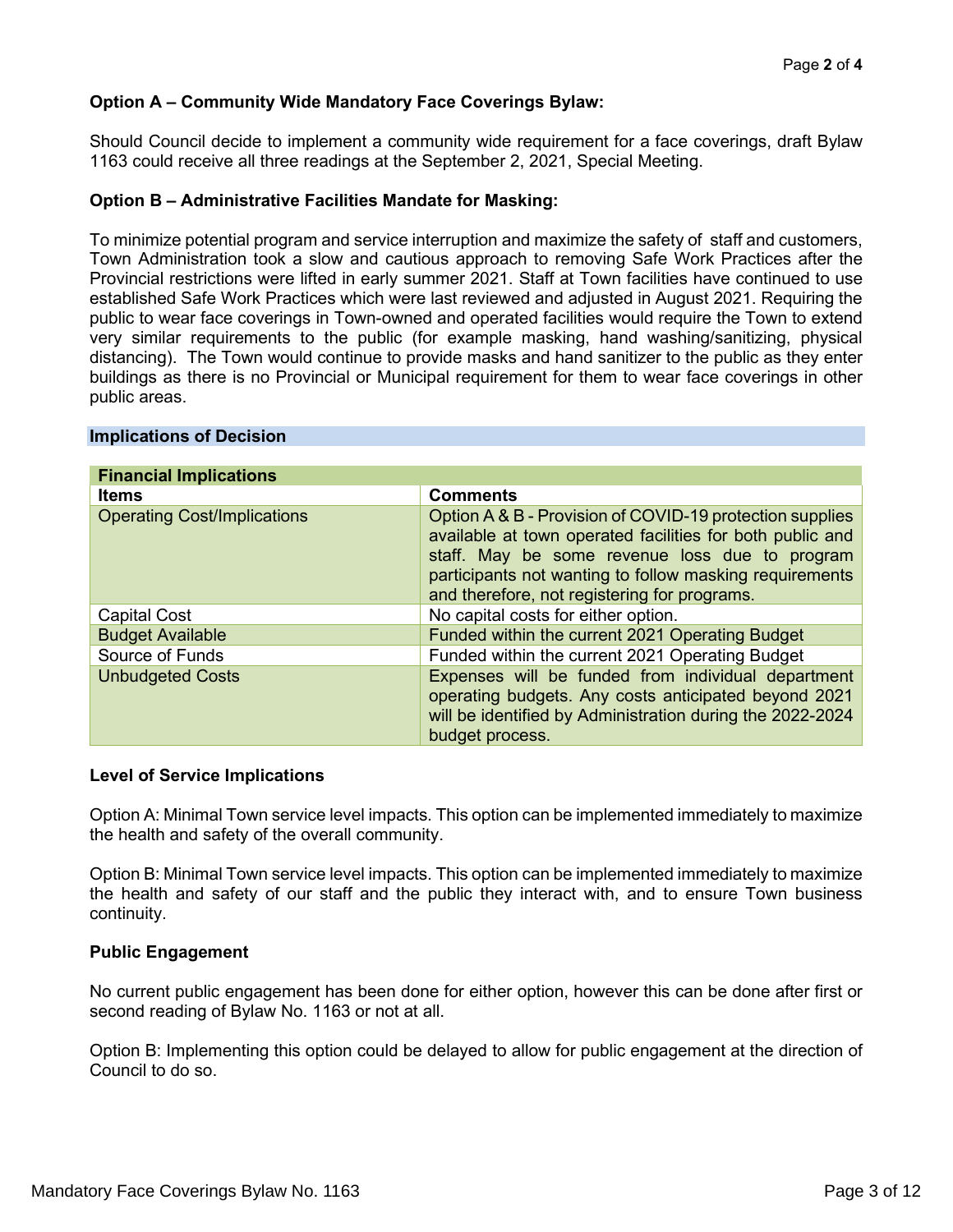## **Communications**

Option A: The Communications team will remain on site after the Special Meeting in order to prepare e-newsletter notifications, updates to the Town's website and ALERT centre, Facebook notifications, and radio communications as well as internal staff messaging as required.

The first radio communication would air on the morning of Friday, September 3, 2021.

Facility Signage will also be distributed via e-mail so that each Town building can ensure appropriate indication to public and staff by 8:30am on Friday, September 3, 2021.

Option B: Notification of the requirement to wear masks in Town buildings can be accomplished through social media, town website, news releases and signage.

## **Risk / Liability**

There are no Provincially mandated requirements to continue with masking and face coverings in public and Administration is not aware of any intent the Province may have to implement their own legislated protocols or offset any Municipally incurred costs.

| <b>Legislative Implications</b>                                                               |                            |                                                                                                                                                                                                               |  |  |  |
|-----------------------------------------------------------------------------------------------|----------------------------|---------------------------------------------------------------------------------------------------------------------------------------------------------------------------------------------------------------|--|--|--|
| <b>Conforms with:</b>                                                                         | Yes/No/<br>Partial/<br>N/A | <b>Comments</b>                                                                                                                                                                                               |  |  |  |
| <b>Council's Strategic Plan</b>                                                               | N/A                        | None.                                                                                                                                                                                                         |  |  |  |
| <b>Community Sustainability</b><br><b>Plan</b>                                                | N/A                        | None.                                                                                                                                                                                                         |  |  |  |
| <b>Municipal</b><br><b>Policies</b><br><b>or</b><br><b>Bylaws</b>                             | N/A                        | None.                                                                                                                                                                                                         |  |  |  |
| <b>Provincial Laws or MGA</b>                                                                 | Yes                        | MGA s. 7(a) the safety, health and welfare of people<br>and the protection of people and property; (b) people,<br>activities and things in, on or near a public place or<br>place that is open to the public. |  |  |  |
| <b>Other plans or policies</b>                                                                | <b>Yes</b>                 | <b>Town of Hinton Safe Work Practices</b>                                                                                                                                                                     |  |  |  |
| $\bigcap_{x \in A} 1$ , $\bigcup_{x \in A} 1$ , $\bigcap_{x \in A} 1$ , $\bigcap_{x \in A} 1$ |                            |                                                                                                                                                                                                               |  |  |  |

**Options / Alternatives**

## **OPTION A – MANDATORY FACE COVERINGS BYLAW NO. 1163:**

1. That Council give Mandatory Face Coverings Bylaw No. 1163 First Reading.

That Council give Mandatory Face Coverings Bylaw No. 1163 Second Reading.

That Council give Mandatory Face Coverings Bylaw No. 1163 unanimous consent for Third Reading.

That Council give Mandatory Face Coverings Bylaw No. 1163 Third Reading.

That Council direct Mayor Michaels to send a letter to the Provincial Government …………….

*(This is Option A as presented)*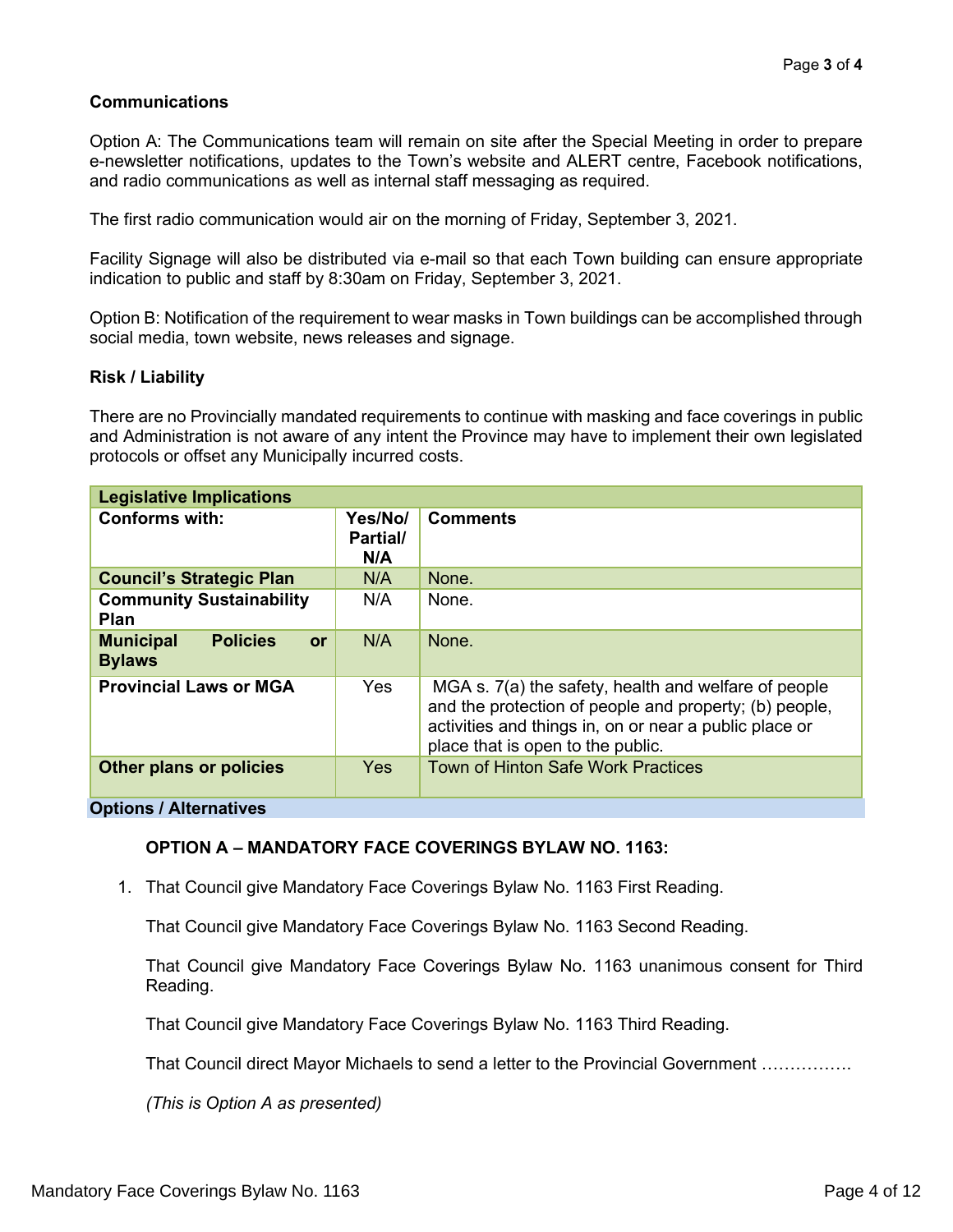2. That Council give Mandatory Face Coverings Bylaw No. 1163 First Reading.

That Council amend section(s) …. of Mandatory Face Coverings Bylaw No. 1163.

That Council give Mandatory Face Coverings Bylaw No. 1163 Second Reading.

That Council give Mandatory Face Coverings Bylaw No. 1163 unanimous consent for Third Reading.

That Council give Mandatory Face Coverings Bylaw No. 1163 Third Reading.

That Council direct Mayor Michaels to send a letter to the Provincial Government …………….

*(This is Option A as amended by Council*)

3. That Council give Mandatory Face Coverings Bylaw No. 1163 first reading; and

That Council direct administration to bring Mandatory Face Coverings Bylaw No. 1163 to September 7, 2021 Regular Council Meeting for second and third reading.

That Council direct Mayor Michaels to send a letter to the Provincial Government …………….

4. That Council refers draft Mandatory Face Coverings Bylaw No. 1163 to the September 14, 2021 Standing Committee Meeting for discussion and direction.

That Council direct Mayor Michaels to send a letter to the Provincial Government …………….

5. That Council accept Mandatory Face Coverings Bylaw No. 1163 report for information.

That Council direct Mayor Michael to send a letter to the Provincial Government …………….

## **OPTION B: ADMINISTRATIVE FACILITIES MANDATE FOR MASKING**

6. That Council direct Administration to implement a facilities mandate for masking in all Townowned buildings and spaces where Town programs and services are provided or delivered.

#### **Attachment(s)**

1. Bylaw No. 1163 –Mandatory Face Coverings Bylaw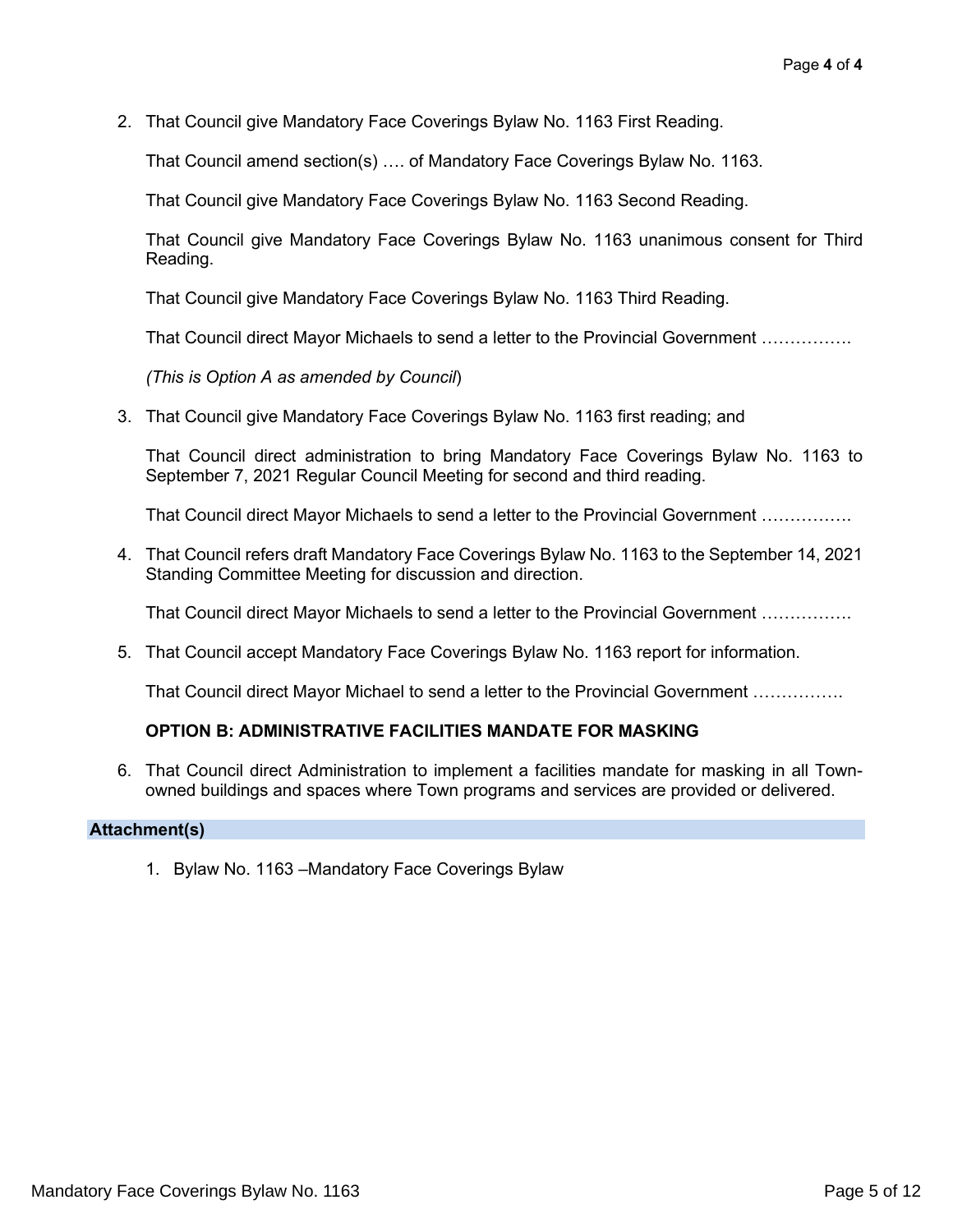

## **MANDATORY FACE COVERINGS BYLAW NO. 1163** OF THE TOWN OF HINTON IN THE PROVINCE OF ALBERTA TO REGULATE SAFETY, HEALTH, WELFARE AND PROTECTION OF PEOPLE AND PROPERTY IN THE TOWN OF HINTON

A Bylaw of the Town of Hinton in the Province of Alberta, pursuant to the provisions of the *Municipal Government Act,* being Chapter M-26 of the Statutes of Alberta 2000 and amendments thereto, to establish the mandatory use of facial coverings in all publicly accessible places.

**WHEREAS** pursuant to section 7 of the *Municipal Government Act* (RSA 2000, cM-26), a Council of a Municipality may pass bylaws respecting:

- a) the safety, health and welfare of people and the protection of people and property;
- b) people, activities and things in, on or near a public place or place that is open to the public;
- c) business, business activities and persons engaged in business.

**WHEREAS** on March 11, 2020 the World Health Organization declared a global pandemic related to the novel coronavirus and the spread of COVID-19, which pandemic remains a health risk;

**WHEREAS** the cases of novel coronavirus and COVID-19 and its variants have spiked in the community of Hinton presenting a continued risk;

**WHEREAS** the World Health Organization, the Chief Public Health Officer for Canada and the Chief Medical Officer of Health for Alberta have identified face coverings as a means to reduce the spread of the COVID-19 virus and its variants;

**AND WHEREAS** Council considers it expedient and desirable for the safety, health and welfareof the residents of Hinton and the visiting public to make compulsory the wearing of face coverings in all Public Places and in Public Transportation Vehicles, subject to the exceptions and circumstances set out in this Bylaw.

**NOW THEREFORE** the Municipal Council of the Town of Hinton, in the Province of Alberta, dulyassembled, enacts as follows:

## **1. TITLE**

1.1 This Bylaw may be cited as the "Mandatory Face Coverings Bylaw".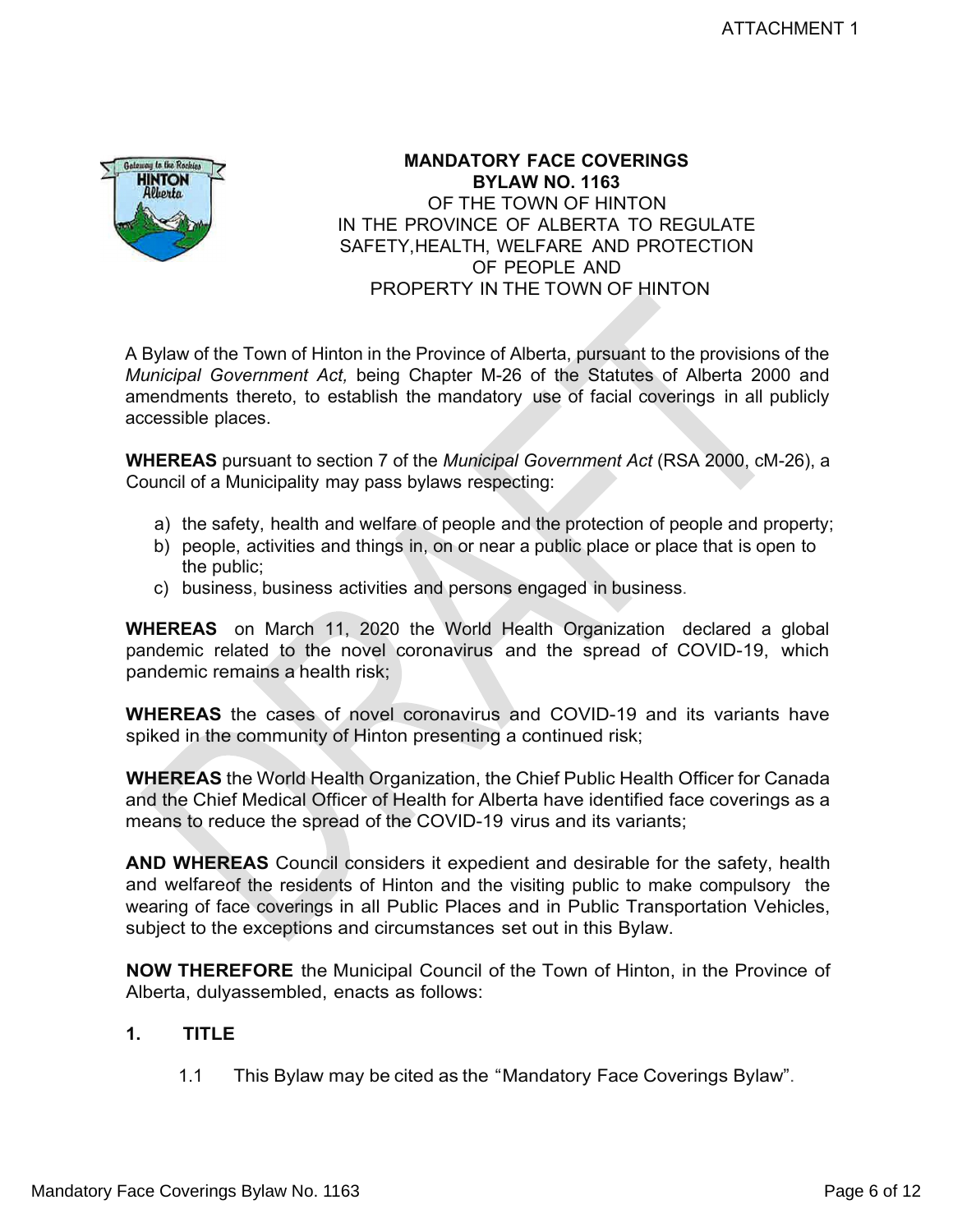## **2. DEFINITIONS**

- 2.1 "Face Covering" means a medical or non-medical mask or other face covering that fully covers the nose, mouth, and chin, but excludes a mask with an exhalant valve.
	- 2.2 "MGA" means the *Municipal Government Act,* RSA 2000, C. M-26, and associatedregulations, as amended.
	- 2.3 "Municipal Tag or Violation Tag" means a tag or similar document used by the Town, pursuant to the *Municipal Government Act* and the regulations thereunder.
	- 2.4 "Peace Officer" means a person appointed as such by the Town of Hinton to provisions of this Bylaw; also means any Bylaw Enforcement Officer or

RCMP Officer.

- 2.5 "Public Place" means any property, whether publicly or privately owned, to which members of the public have access as of right or by express or implied invitation, whether on payment of any fee or not.
- 2.6 "Public Transportation Vehicle" means a bus, taxi, or other vehicle used for the transportation of people upon the payment of a fee.
- 2.7 "Town" means the Town of Hinton, Alberta.
- 2.8 "Town Manager" means the Chief Administrative Officer or designate, appointed pursuantto the Municipal Government Act.
- *2.9* "Violation Ticket" means a ticket issued pursuant to the *Provincial Offences Procedure Act* and the regulations thereunder.

## **3. REGULATION OF MANDATORY FACE COVERINGS BYLAW**

3.1 All persons shall always wear a Face Covering while in an indoor, enclosed, or substantially enclosed Public Place or in any Public Transportation Vehicle.

## **4. EXEMPTIONS**

- 4.1 Section 3.1 shall not apply to the following persons:
	- 4.1.1 Persons under five (5) years of age;
	- 4.1.2 Persons who are unable to place, use, or remove Face Coverings without assistance;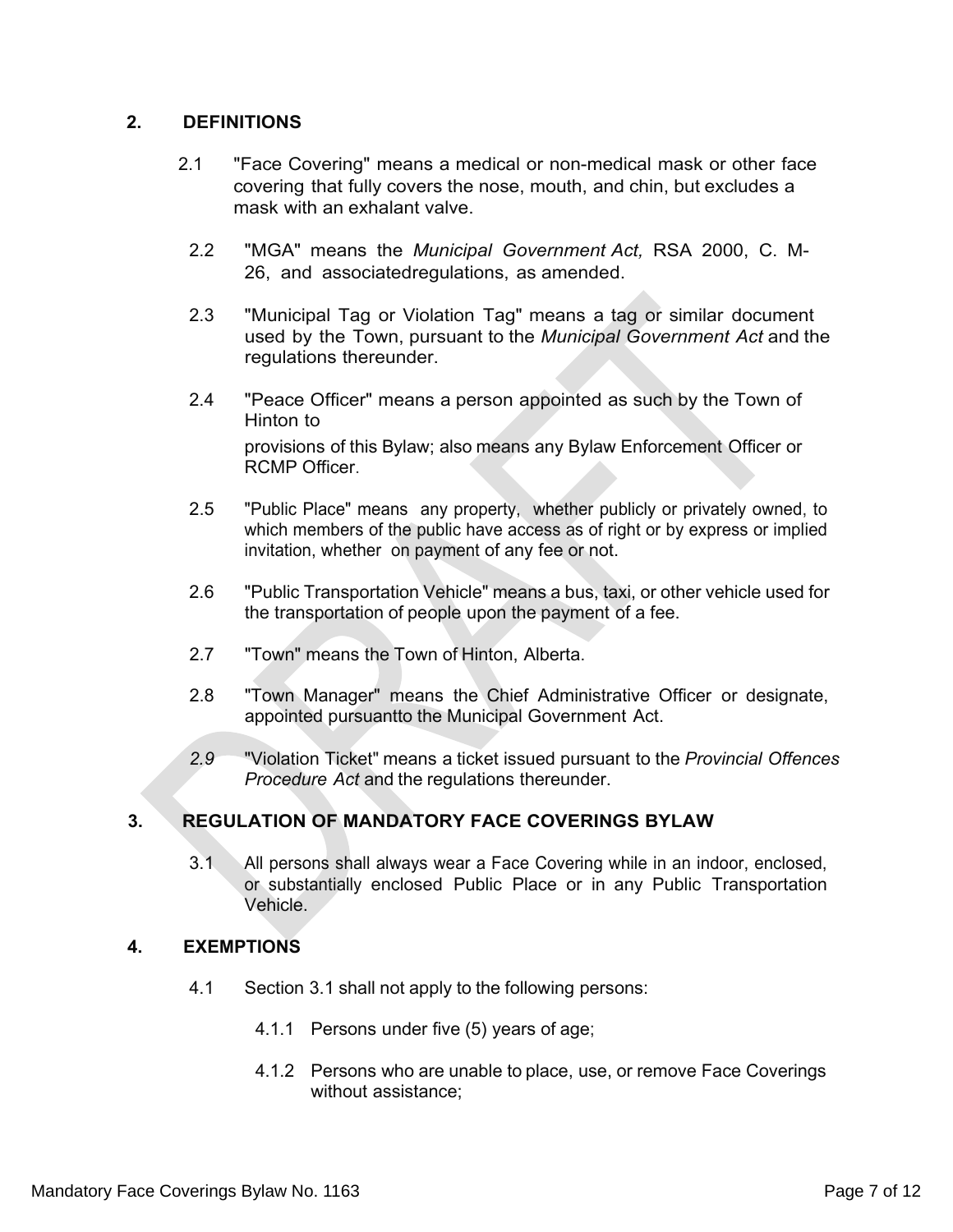- 4.1.3 Persons providing care or assistance to a person with a disability where a Face Covering would hinder that caregiving or assistance;
- 4.1.4 Persons consuming food or drink in a designated seating area or as part of a religious or spiritual ceremony;
- 4.1.5 Persons engaging in aquatic activities or physical exercise; or
- 4.1.6 Persons engaging in services that require the temporary removal of a Face Covering;
- *4.1.7* Persons unable to wear a face covering due to a mental or physical concern orlimitation, or protected ground under the *Alberta Human Rights Act;*
- 4.1.8 A person with a medical condition, including breathing or cognitive difficulties, or adisability, that prevents them from safely wearing a face covering;
- 4.1.9 A person who is hearing impaired, or communicating with a person who is hearing impaired, where the ability to see the mouth is essential for communication; and
- 4.1.10 A person who is employed by, or is an agent of, the Operator of an Space is not obligated to wear a Mask while:
	- 4.1.10.1 In an area of the premises that is not designated for public access; or
	- 4.1.10.2 When located either within or behind a physical barrier including but not limited to a plexiglass barrier.
- 4.2 Section 3.1 shall not apply to the following locations:
	- 4.2.1 Schools and other educational facilities;
	- 4.2.2 Hospitals and health care facilities;
	- 4.2.3 Childcare facilities; or
	- 4.2.4 Areas exclusively accessed or used by the Public Place's employees or the operatorsof a Public Transportation Vehicle, provided that physical barriers or physical distancing practices are implemented between any person not required to wear a Face Covering under this exemption and any other person.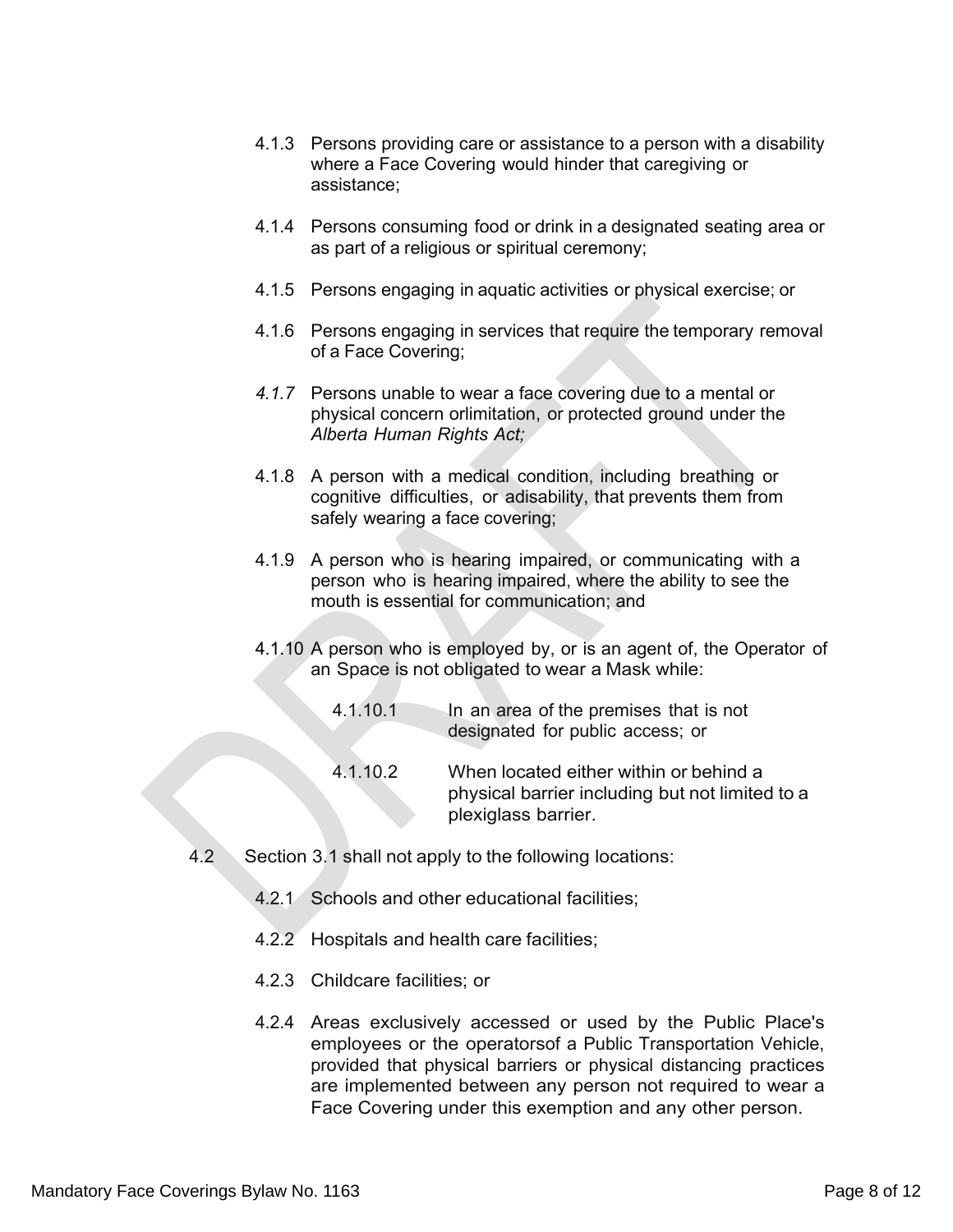## **5. ENFORCEMENT**

- 5.1 A person is guilty of an offence under this Bylaw if:
	- 5.1.1 They contravene the provisions of this Bylaw.
	- 5.1.2 They obstruct or hinder any person in the exercise or performance of the person's powers and duties under this Bylaw.
- 5.2 Penalties:
	- 5.2.1 A person who is guilty of an offence is liable for a fine pursuant to Schedule "A" and issued in accordance with the MGA.
- 5.3 Municipal Tag:
	- 5.3.1 A Peace Officer is hereby authorized to issue a Municipal Tag to any person who the Peace Officer believes has contravened any provision of this Bylaw.
	- 5.3.2 A Municipal Tag may be issued:

| 5.3.2.1 | Personally;                                                                   |
|---------|-------------------------------------------------------------------------------|
| 5.3.2.2 | By mailing a copy to such person at their last<br>known municipal address; or |
| 5.3.2.3 | By leaving it at the last known municipal<br>address for such person.         |

5.3.3 The Municipal Tag shall state:

- 5.3.3.1 The name of the person;
- 5.3.3.2 The offence;
- 5.3.3.3 The specified penalty amount established by this Bylaw for the offence.
- 5.4 Violation Ticket:
	- 5.4.1 A Peace Officer is hereby authorized to issue a Violation Ticket pursuant to the *Provincial offences Procedure Act* to any person who the Peace Officer believes has contravened any provision of this Bylaw.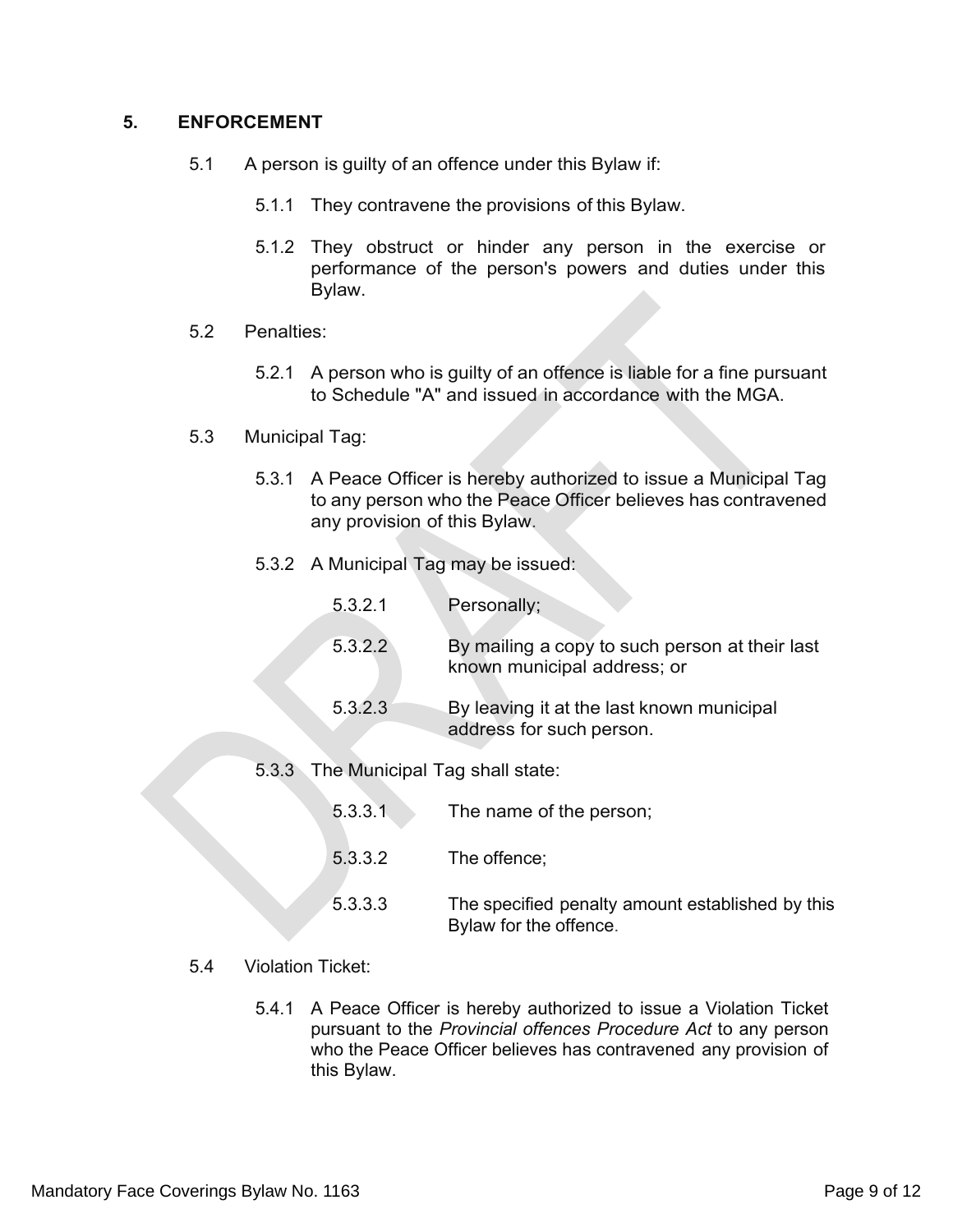## **6. INTERPRETATION**

- 6.1 Wherever the provisions of this Bylaw are, or have deemed to be at variance with each other, the more restrictive of the provisions shall apply.
- 6.2 References to provisions of statutes, rules or regulations shall be deemed to include references to such provisions as amended, modified, or reenacted from time to time.
- 6.3 Nothing in this Bylaw relieves any person from compliance with any other bylaw or applicable federal or provincial law, regulation, or enactment.
- 6.4 The use of heading is for convenience of reference only and shall not be construed so as to affect the interpretation of this bylaw.

## **7. SEVERABILITY**

7.1 If any portion of this Bylaw is found by a court of competent jurisdiction to be invalid, such portion shall be severed from the Bylaw, and the remainder is to remain valid.

## **8. ENACTMENT**

- 8.1 The provisions of this Bylaw may only be enacted by the Town Manager when there are ten (10) or more active cases of COVID-19 within the Town of Hinton.
	- 8.1.1 The Emergency Advisory Committee will be advised of the Town Managers decision to enact this Bylaw, immediately and prior to any public announcement being made.
	- 8.1.2 This Bylaw will be reviewed every first Tuesday of each month at a Regular Meeting of Council or a Special Meeting of Council.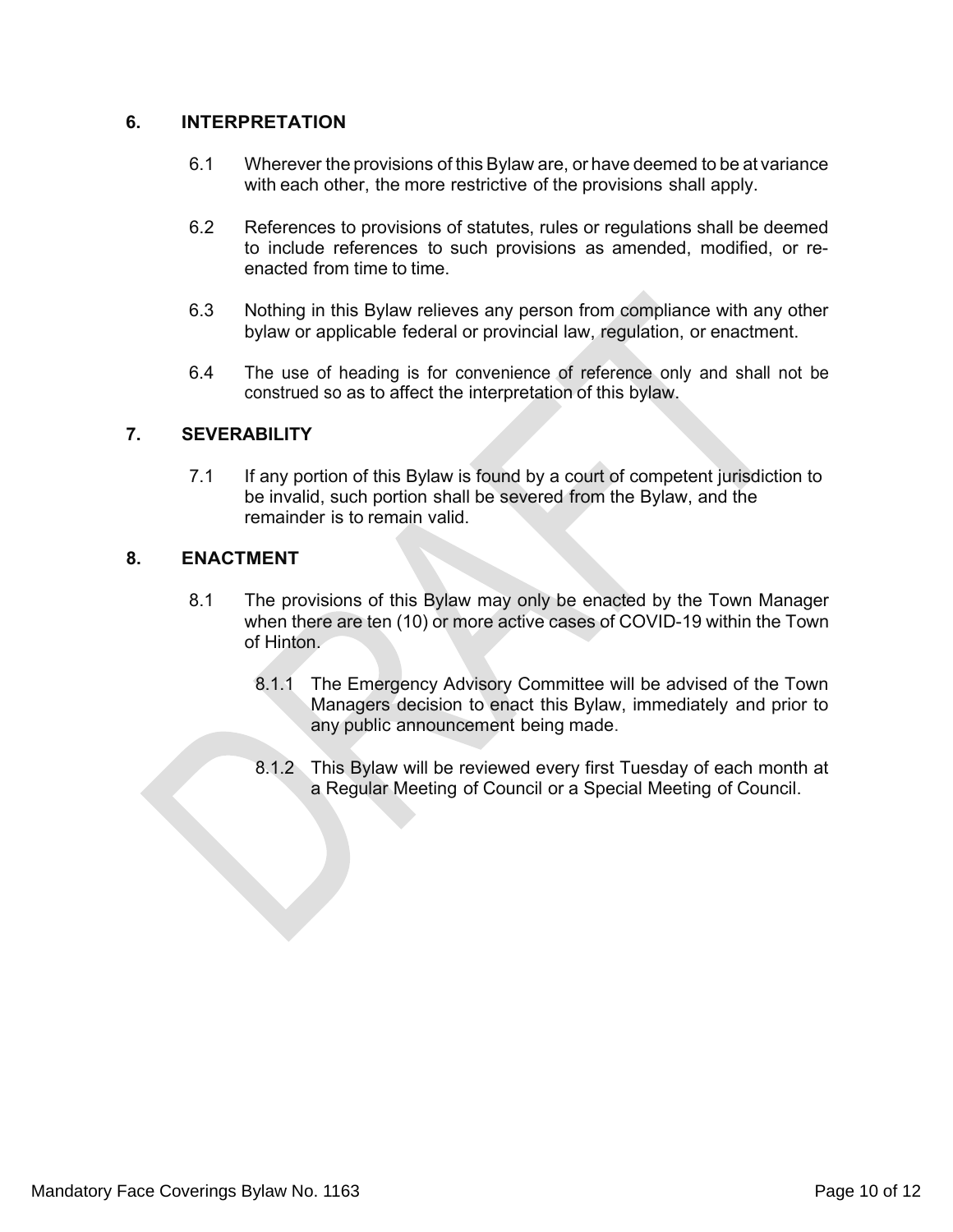## **9. EFFECTIVE DATE**

9.1 This Bylaw comes into force on the day it is passed.

| <b>READ A FIRST TIME this</b> | DAY OF | , 21 |
|-------------------------------|--------|------|
| READ A SECOND TIME this       | DAY OF | , 21 |
| <b>READ A THIRD TIME this</b> | DAY OF | , 21 |
|                               |        |      |

**MAYOR** 

 $\mathcal{L}_\text{max}$  , where  $\mathcal{L}_\text{max}$  and  $\mathcal{L}_\text{max}$  and  $\mathcal{L}_\text{max}$ CHIEF ADMINISTRATIVE OFFICER